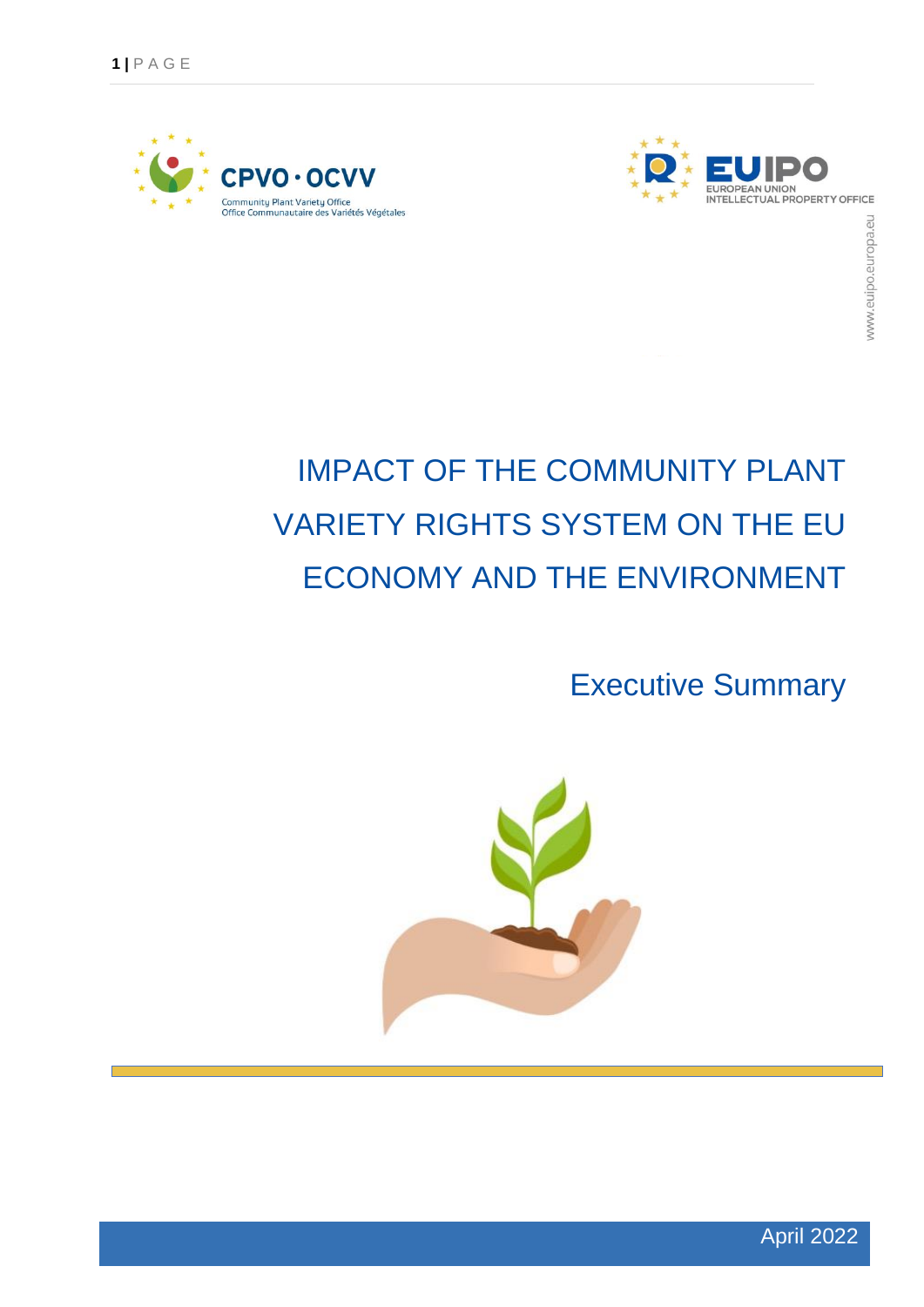## Executive Summary

The European Union (EU) Community Plant Variety Right (CPVR) system, administered by the Community Plant Variety Office (CPVO), provides for uniform protection of plant variety rights in the EU.

This study quantifies the economic contribution in the European Union of the CPVR system. While it is analogous to the EUIPO studies on the economic contribution of the other IP rights<sup>1</sup>, it considers specific aspects of agriculture and horticulture, such as the contribution of the PVR system to the global competitiveness of EU farmers and growers.

The study also considers the potential for the CPVR system to help meet the European Commission's Green Deal objectives, in particular:

- Climate neutral Europe;
- Ecosystems & biodiversity, to address protection of environment and to contribute to halting loss of biodiversity;
- Farm to Fork strategy, to ensure the production of sustainable, safe, nutritious and high quality food along the whole value chain while ensuring food security by seed security;
- R&D and innovation.

The potential contribution to the United Nations (UN) Sustainable Development Goals (SDGs) is also considered.

The study finds that the CPVR system has contributed to output growth in EU agriculture since 1995, despite the fact that input use during that period has been decreasing by 0.5% per year for arable crops and by 1% per year for horticulture (fruit and vegetables) and ornamentals. While part of this progress is due to plant breeding in general, the study calculates the proportion that can be attributed to the CPVR. The central finding with respect to output is that in the absence of the CPVR system, in 2020 production of arable crops in the EU would be 6.4% lower, production of fruit would be 2.6% lower, that of vegetables 4.7% lower, and finally,

-

<sup>&</sup>lt;sup>1</sup> See Observatory IP Contribution [studies.](https://euipo.europa.eu/ohimportal/en/web/observatory/ip-contribution)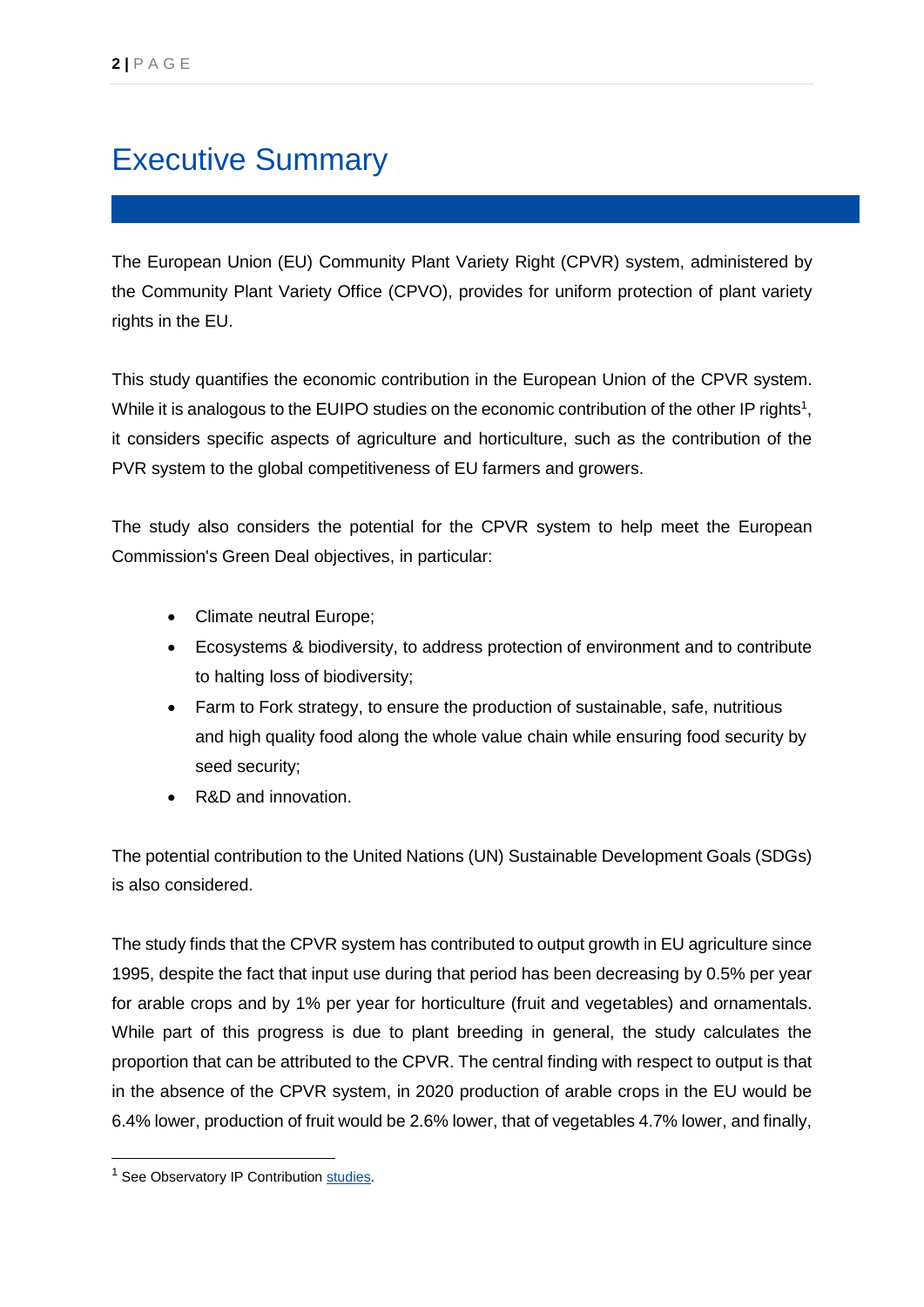the output of ornamentals would be 15.1% lower. Expressed another way, the additional production brought about by plant variety innovations supported by the CPVR is sufficient to feed an additional 57 million people world-wide (arable crops), 38 million in the case of fruit, and 28 million for vegetables.

From a macro-economic point of view, without the added production attributable to CPVRprotected crops, the EU's trade position with the rest of the world would worsen (for some crops, the EU might even switch from being a net exporter to a net importer), and EU consumers would face higher food prices. The additional value added (that is, contribution to GDP) generated by CPVR-protected crops amounts to 13 billion EUR (7.1 billion EUR for arable crops, 1.1 billion EUR for fruit, 2.2 billion EUR for vegetables, and 2.5 billion EUR for ornamentals). Furthermore, the additional production of such crops translates into higher employment in EU agriculture. The arable crops sector employs 25 000 additional workers as a result, the horticulture sector 19 500, and the ornamentals sector 45 000 additional workers, for a total direct employment gain of almost 90 000 jobs. Considering the indirect effects, that is, the employment gain in upstream and downstream sectors (for example, farm supply or food processing) increases the employment gain by as many as 800 000 jobs.

Not only does the CPVR system contribute to employment, but the jobs created are also better remunerated than they would have been in the absence of this system. Specifically, wages of workers in the arable crops sector are 12.6% higher than they would have been in the absence of this system, while wages in the horticulture sector are 11% higher.

The farmers/growers across the EU thus benefit from the innovations supported by the CPVR system. The breeders which carry out the R&D leading to those innovations also generate employment and economic activity. It is estimated that companies protecting their innovations by registering CPVRs employ more than 70 000 workers and generate a turnover of more than 35 billion EUR. While this economic contribution is modest on the scale of the EU as a whole, it is significant in certain Member States and regions within those Member States, for example the for example the Delft en Westland region in the Netherlands.

Many of the companies protecting their innovations with CPVRs are small and medium-sized enterprises (SMEs). These small companies (including physical persons who hold CPVRs) account for more than 90% of the registrants of CPVRs and hold 60% of all CPVRs currently in force.